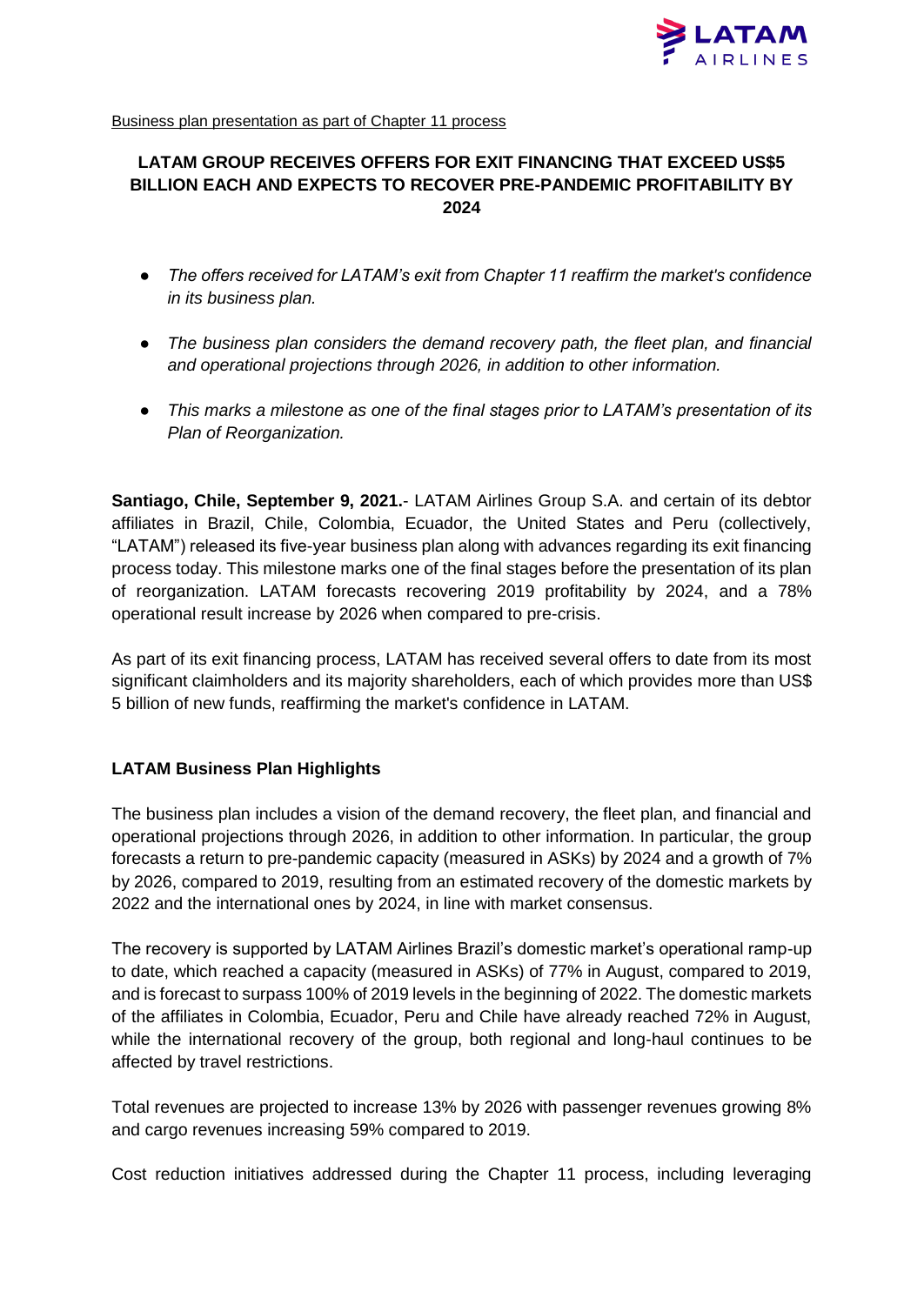

LATAM's digital transformation to improve efficiency, supplier renegotiations and fleet restructuring, amount to over US\$900 million annually and have allowed LATAM to structurally change its cost base. Fleet costs alone note annual cash cost savings of over 40% compared to 2019. The group also expects improvements in its passenger CASK (cost per ASK) ex-fuel, which before the impact of inflation, is estimated to be 3.3 cents in 2024, with certain domestic operations even lower. Furthermore, LATAM has increased the variable portion of its cost structure from 65% in 2019 to 80% in 2021-2022, which will allow the group to better adapt to the nonlinear demand recovery path ahead.

LATAM projects an operating margin (EBIT) of 11.2% in 2026, the highest since 2010.

**"Despite the dramatic crisis we have faced, we have taken full advantage of our restructuring, not only by becoming substantially more efficient, but also by cementing a better value proposition for customers, all of which has been reaffirmed by the significant interest we have received in providing exit financing"** said LATAM Airlines Group SA, CEO Roberto Alvo**. "We will emerge from this process as a highly competitive and sustainable group of airlines, with a very efficient cost structure, all the while maintaining the unparalleled network and connectivity that LATAM offers in all the markets it serves."** 

### **Extension of Exclusivity Period Request**

LATAM filed a motion seeking to extend the period of exclusivity to file a plan of reorganization through October 15, 2021, and to solicit acceptances of a plan through December 15, 2021. The requested extensions will further LATAM's development of a plan of reorganization that satisfies its exit capital and financing needs and assist in negotiations with the various stakeholders in its Chapter 11 proceedings.

# **Update on LATAM's Chapter 11 Process**

LATAM is currently negotiating with various stakeholders in order to agree on a plan of reorganization and exit financing to successfully emerge from Chapter 11 in compliance with all applicable laws.

Over the last few months, as part of the Chapter 11 process, LATAM has developed and made available certain material non-public information to stakeholders that are under non-disclosure agreements. Such information includes five-year projections and an initial estimate (high and low scenarios) of its total claims. This initial estimate amounts to approximately US\$ 8 billion in the low scenario (US\$14.2 billion including intercompany claims) and US\$ 9.9 billion in the high scenario (US\$16 billion including intercompany claims).

In accordance with the terms of these non-disclosure agreements and in furtherance of the process, LATAM has made certain disclosures today by the issuance of material facts in Chile and by the filing of Forms 6-K in the United States, which include LATAM's financial projections, and other information regarding the Chapter 11 proceedings.

Also, in connection with these negotiations, LATAM provided an indicative proposed structure for its reorganization which sought approximately US \$5 billion of equity financing and